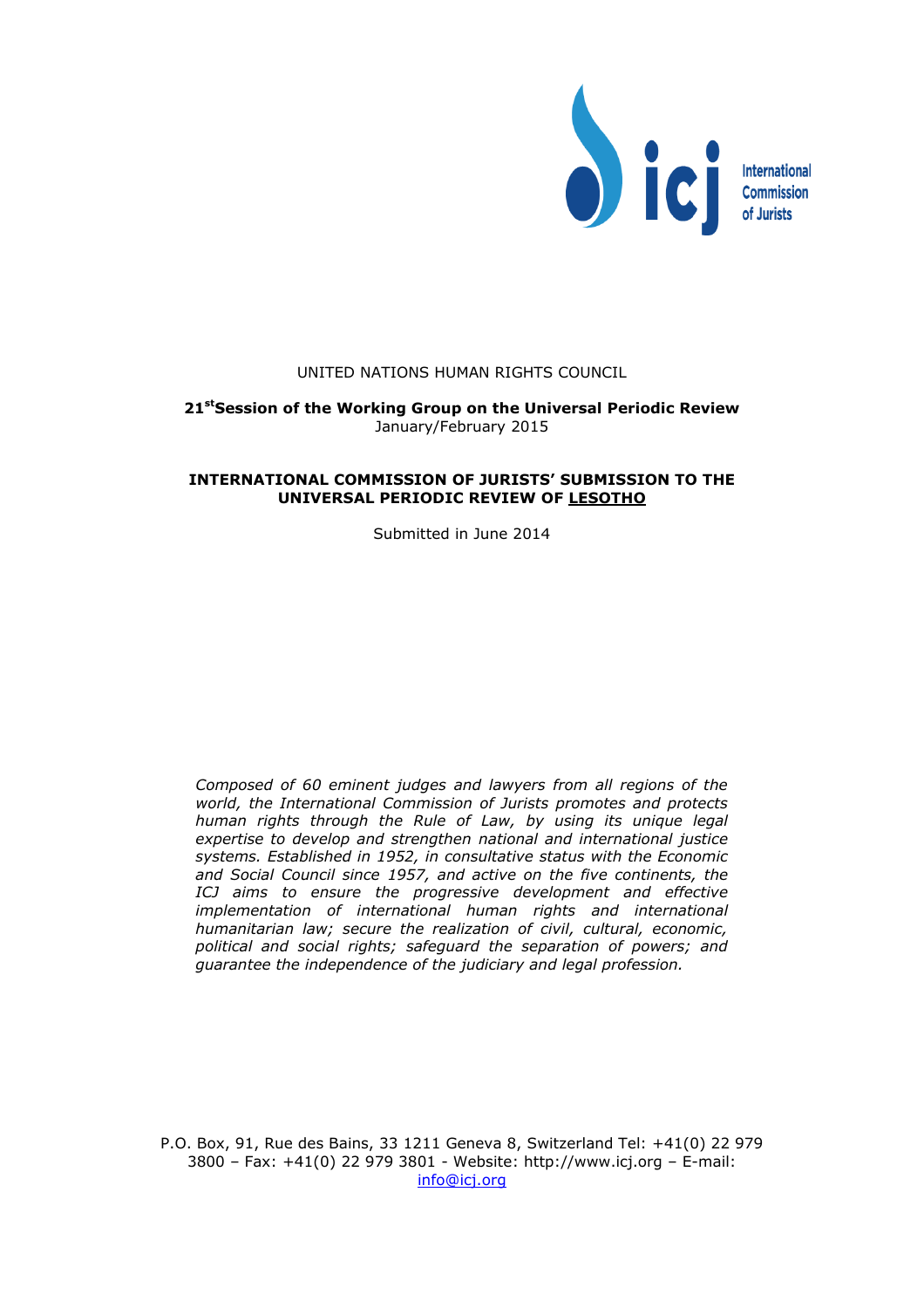## **ICJ'S SUBMISSION TO THE UNIVERSAL PERIODIC REVIEW OF LESOTHO**

1. The International Commission of Jurists (ICJ) welcomes the opportunity to contribute to the Human Rights Council's Universal Periodic Review (UPR) of Lesotho. In this submission, the ICJ brings to the attention of the Human Rights Council's Working Group on the UPR (Working Group) and to the Human Rights Council (Council) issues concerning: (1) the competence, independence and impartiality of the judiciary; (2) the right to freedom from torture or other ill-treatment; and (3) international instruments and mechanisms.

## **Independence of the judiciary and right to a fair trial**

- 2. In all states justice must administered by means of a judiciary that is established by law and is competent, independent and impartial. This rule of law principle is well established under general international law, affirmed in such instruments as the Universal Declaration of Human Rights (article 10), the International Covenant on Civil and Political Rights (article 14) and the UN Basic Principles on the Independence of the Judiciary. Adherence to the principle has been severely eroded in Lesotho, particularly in the time since the first periodic review of Lesotho.
- 3. The judicial structure in Lesotho comprises the Court of Appeal, the High Court and subordinate courts. The Court of Appeal is the apex court presided over by a President and hears appeals from the High Court presided over by a Chief Justice. The High Court has unlimited inherent common law jurisdiction as well as appellate jurisdiction and hears appeals from the subordinate courts. It also hears constitutional matters referred to it by subordinate courts, subject to confirmation by the Court of Appeal. The Court of Appeal is in session twice per year in April and October and is generally regarded as an ad hoc court. In this capacity, judges of the Court of Appeal do not receive a salary but instead are paid "sitting allowances". Section 123(1) of the Lesotho Constitution provides that the judges of the Court of Appeal include the Chief Justice and *puisne* judges of the High Court ex officio.
- 4. The Constitution does not explicitly identify either the President of the Court of Appeal or the Chief Justice as head of the judiciary. However, under the Constitution the President of the Court of Appeal does not have any administrative powers or other functions beyond those associated with the functioning of the appeal court, while the Chief Justice, who presides over a lower court (the High Court), does have a number of administrative powers and functions beyond those associated with the functioning of the High Court.
- 5. The lack of clarity in the Lesotho Constitution as to whom between the President of the Court of Appeal and the Chief Justice holds authority as the head of the judiciary has led to a crisis that has paralysed the proper administration of justice and affected judicial independence from 2009 until now. During this period, there has been a breakdown in the relationship between the Chief Justice and the President of the Court of Appeal, which had a negative impact on the administration of justice, and the independence of the judiciary, both actual and perceived. Due to the impasse, the Law Society of Lesotho felt compelled to call upon the executive in 2012 to intervene in the conflict over judicial leadership. In an attempt to resolve the judicial leadership crisis, the executive ruled, through executive fiat, that the president of the Court of Appeal was the leader of the judiciary.
- 6. The executive therefore intervened in matters falling within the purview of the judiciary, in contravention of the principle of separation of powers, thereby undermining the independence of the judiciary.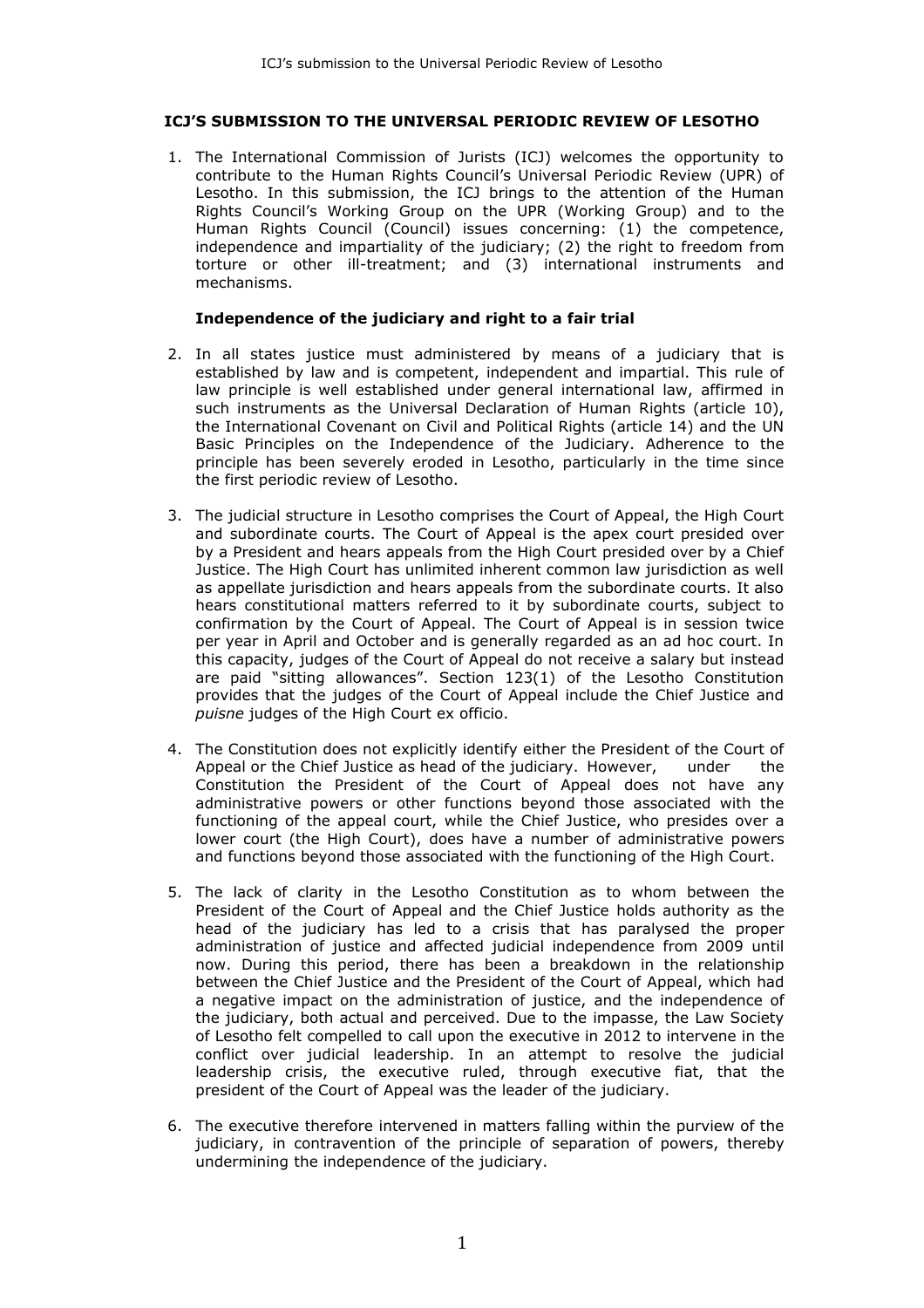- 7. In response to this crisis, the ICJ undertook a fact-finding mission to Lesotho led by three former chief justices from South Africa, Tanzania and Botswana to investigate the organization's concern that the executive's attempts to guide and direct the affairs of the judiciary was not compatible with the principle of judicial independence. The ICJ compiled a report, $1$  which was transmitted to the government of Lesotho. The report's main findings were that: lawyers in Lesotho have complained about the delays in the delivery of judgments and sentences. Some cases have taken over 10 years before hearing. This is a violation of essential fair trial rights. Delays in the administration of justice deny litigants access to justice and undermine public confidence in the judiciary. Judges attributed the backlog to inadequate resources and facilities and high volumes of cases filed. The proper administration of justice entails the prompt delivery of judgments by a competent and diligent judiciary with adequate resources to operate.
- 8. The report recommended, inter alia, that the Prime Minister request the King to set up a tribunal to investigate any alleged misconduct by the Chief Justice or the President of the Court of Appeal. The Chief Justice resigned in April 2013 before his term of office ended in August 2013. The President of the Court of Appeal only resigned in May 2013 before a duly constituted tribunal could commence investigations of misconduct against him. He had been suspended in September 2013 after being accused of various acts of misconduct, including having ordered his driver to submit a false accident report to an insurance company when his son was allegedly involved in an accident with his official vehicle. He was also accused of having claimed travel allowances to which he was not entitled. While the resignations of the Chief Justice and the President of the Court Appeal were welcome because of the irretrievable breakdown in their relationship and their untenable power struggle, it is regrettable that there was no scrutiny through the legal process of impeachment. In addition, there are still no clear provisions in law as to whom between the Chief Justice and President of the Court of Appeal is the leader of the judiciary.
- 9. Judicial independence in Lesotho is further eroded by the ad hoc nature of the Court of Appeal. Judges appointed to the Court of Appeal are drawn from outside the country and hence are foreign nationals. Their appointment process is not transparent. The immediate past President of the Court of Appeal was the first citizen of Lesotho to occupy that position.
- 10. In 2013, the Law Society of Lesotho called for the transformation of the Court of Appeal into a permanent unit, arguing that this would expedite the justice delivery process and enhance judicial independence. This proposal is yet to be implemented and the government has not indicated whether it intends to do so.
- 11. There have been numerous allegations of ill discipline within the judiciary. Although Lesotho has a judicial code of conduct there is no evidence to show that the code of ethics has been disseminated to judges and implemented. Judges must have high standards of integrity and conduct themselves in an ethical manner. Ultimately, judicial independence is enhanced when members of the public have confidence and trust in the judiciary. A disciplined judiciary that upholds ethical standards will lead to the proper administration of justice. It means that judges will do their work on time and deliver judgments without delays.

# **Prohibition of torture and other ill-treatment**

12. The situation as reflected in a number of court cases referred to below shows that Lesotho is falling below its legal obligations and has thus failed to actually prevent and punish acts of torture through the adoption of appropriate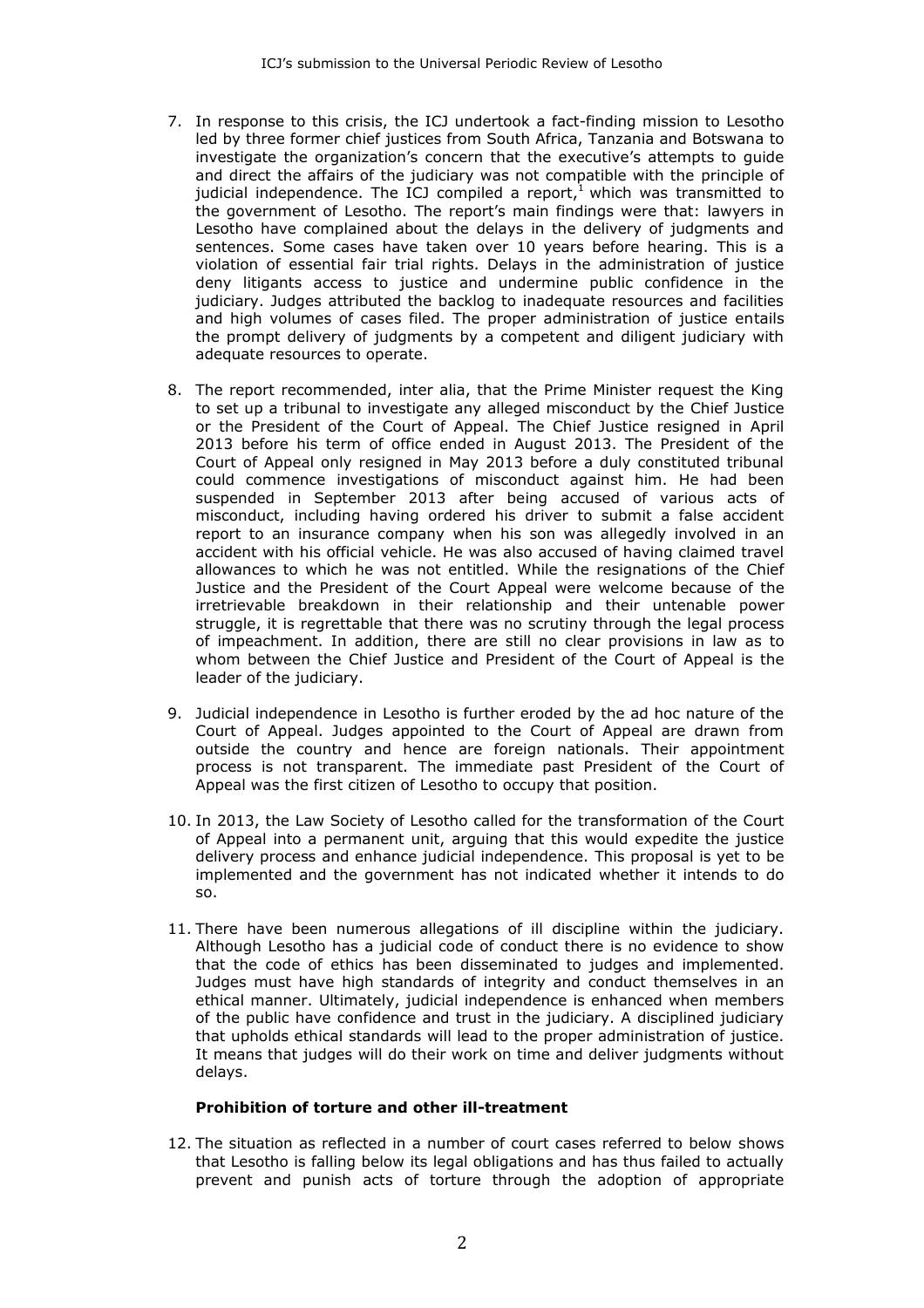measures. The cases mentioned below demonstrate the prevalence of acts of torture by police officers and other security services officers. Those law enforcement officials alleged to be responsible for acts of torture have not been held criminally accountable, and prompt and impartial investigation and prosecutions into instances of torture have not taken place. While Lesotho has become party to relevant regional and UN human rights instruments, and notwithstanding the fact that its constitution provides the right to be free from torture, it has failed to adopt legislative and adequate judicial and administrative measures to give effect to its obligations in respect of the prohibition of torture.

- 13. In a number of instance, courts in Lesotho have upheld complaints in cases concerning allegations of unlawful arrest and detention, physical assaults, administering of harmful substances, etc. that disclose evidence of torture or other ill-treatment at the hands of law enforcement officials against people in their custody. The ill-treatment, as revealed in the court cases, is largely alleged to have been committed by police officers during interrogations, and, to a lesser extent, by members of the military and correctional services. In the case of *Commissioner of Police and the Attorney General v Neo Rantjanyana*, 2 the respondent, who was a police officer, was detained for three days during which time he was assaulted and eventually released without charge. The High Court of Lesotho awarded him damages for unlawful arrest, pain and suffering.
- 14. Similarly, in the case of *Taole v Sehlolo* and others,<sup>3</sup> the complainant was unlawfully detained and suffered mental and physical pain inflicted by police officers. The plaintiff was arrested on suspicion of stealing a laptop at his workplace. The court found that the plaintiff had been ordered to take off his clothes and thereafter the defendant and a number of other police officers assaulted the plaintiff until he vomited blood, urinated on himself and fainted. Notwithstanding the fact that the plaintiff's civil claim for damages resulted in an award of damages for assault, unlawful arrest and detention, as well as for medical expenses, no police officer was ever criminally charged.
- 15. In the case of *Motiane v Officer Commanding Mabote Police Station and others*, 4 the plaintiff was awarded damages for pain and suffering and medical expenses. He had been arrested on charges of murder. However, he was not taken to the police station in accordance with laid down procedures, but instead was led to a disused hotel building. While in the hotel building he was ordered to take off his clothes, handcuffed and tied with a rope. While he lay on the ground naked, he was suffocated with a tube and cold water was poured over him. He was then ordered to wear his wet clothes and to eat stale bread. He was eventually released without charge after three days of unlawful detention and physical abuse. Both mental and physical pain was inflicted on the complainant by investigating police officers. The police officers were not charged or prosecuted.
- 16. In July 2013, 13 prisoners were shot and injured by correctional officers at Maseru Central Prison as punishment for allegedly embarking on a hunger strike.
- 17. These cases and others reveal that acts of torture and cruel, inhuman or degrading treatment by members of the security services are widespread in Lesotho. From these cases it also appears that the police and prison officers who committed acts of torture have not even been discharged from service or subjected to disciplinary sanction. Although some victims are able to obtain some redress through the award of monetary damages, the government of Lesotho has failed to take the measures necessary to prevent torture and hold accountable the perpetrators.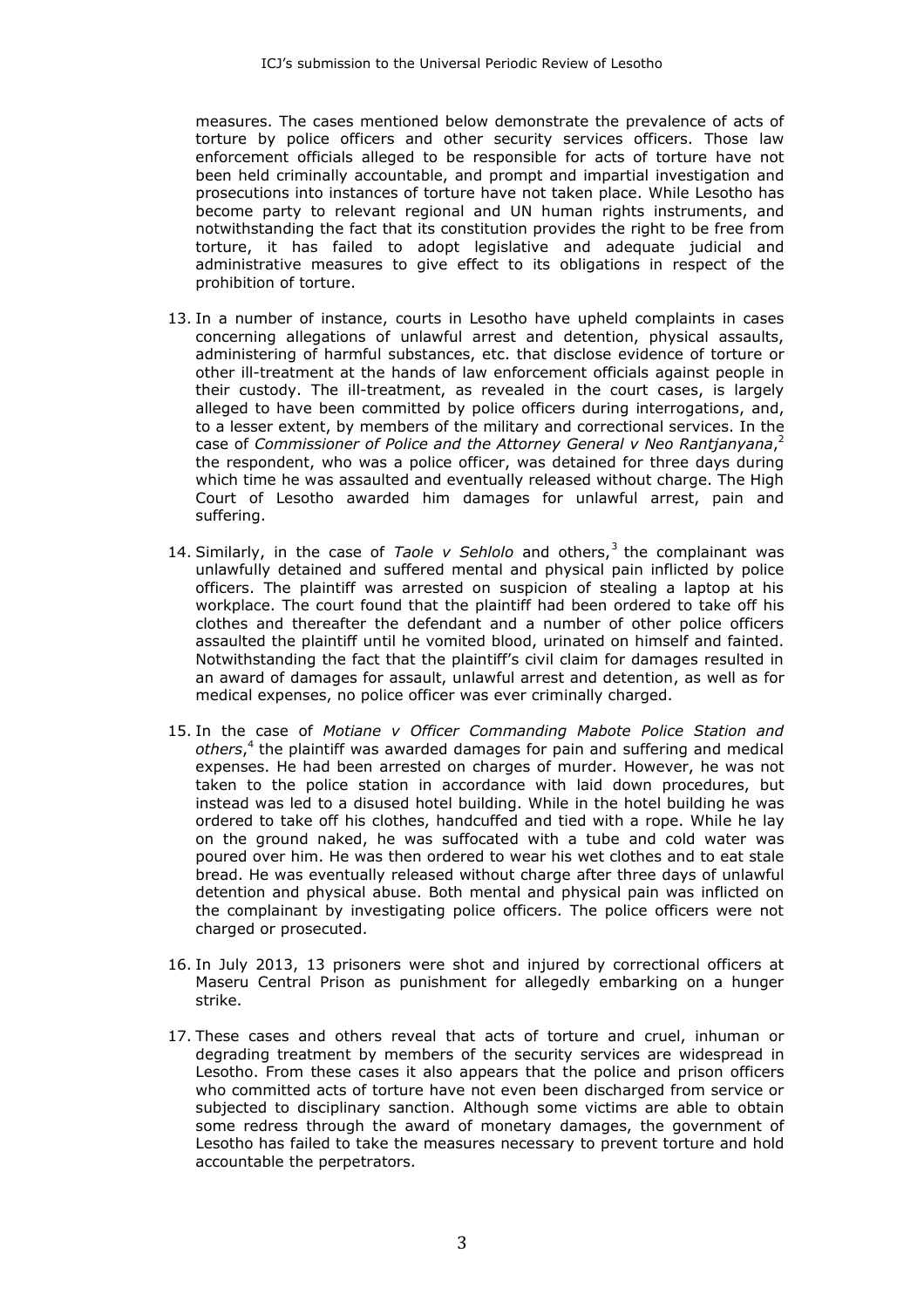- 18. Further, Lesotho has failed to enact specific legislation criminalizing torture and inhuman and degrading treatment. Section 8 of the Lesotho constitution provides for freedom from torture as a fundamental right. While, section 94 and 95 of the Penal Code 2010 identify torture as one of the elements of war crimes and crimes against humanity respectively, there is no provision in the penal code for acts of torture committed outside those contexts. There is no specific common law offence of torture prosecutable by domestic courts.
- 19. Lesotho does have an office of the Ombudsman and a Police Complaints Authority to allow victims to report cases of torture. However these administrative bodies lack full investigative powers. A national human rights institution is yet to be set up.

# **International instruments and mechanisms**

20. Lesotho is a state party to a number of core human rights treaties,<sup>5</sup> but has yet to become a party to the two optional protocols to the ICCPR; the Optional Protocol to ICESCR; the third Optional Protocol to the CRC; the Optional Protocol to CEDAW; the Optional Protocol to CAT; and the Optional Protocol to the CRPD. In addition, it has failed to submit periodic reports under the CAT, the ICCPR, the ICESCR, the CRPD and CRMW. Further, Lesotho has made impermissible reservations under article 2 of CEDAW.

## **Recommendations**

21. The ICJ therefore calls upon the Working Group and the Council to recommend the Government of Lesotho:

### *concerning the independence of the judiciary and right to a fair trial*

- a) Lesotho must clarify the question as to whom between the President of the Court of Appeal and the chief Justice is the head of the judiciary in order to ensure the independence of the judiciary and the fair and effective administration of justice in the country.
- b) The government of Lesotho should ensure that suitably qualified nationals of Lesotho are among those appointed to the Court of Appeal bench. The President of the Court of Appeal should be a member of the Judicial Services Commission. The Judicial Services Commission should have a broad representation, including members of academia, law society and civil society. This will enhance competence, independence and increase public confidence in the judiciary.
- c) Lesotho should ensure broad representation in the Judicial Services Commission. In particular, members must include the President of the Court of Appeal, and representatives from the law society, academia and civil society. This measure will help to ensure a transparent appointment process and ensure that suitably qualified lawyers are appointed to the High Court and Court of Appeal.
- d) Lesotho should take steps to ensure that the right to fair trial in accordance with international standards if fully respected in the country, including by preventing the extreme backlogs and delays in judicial procedures.
- e) Lesotho should disseminate widely its judicial code of conduct and ensure its enforcement as a measure of improving judicial conduct.

### *concerning the prohibition of torture and other ill-treatment*

f) Lesotho should criminalize acts of torture and ensure that perpetrators are held accountable not just through the award of damages but through criminal investigations, prosecution and imposition of criminal sanctions where evidence shows that a state official has committed acts of torture.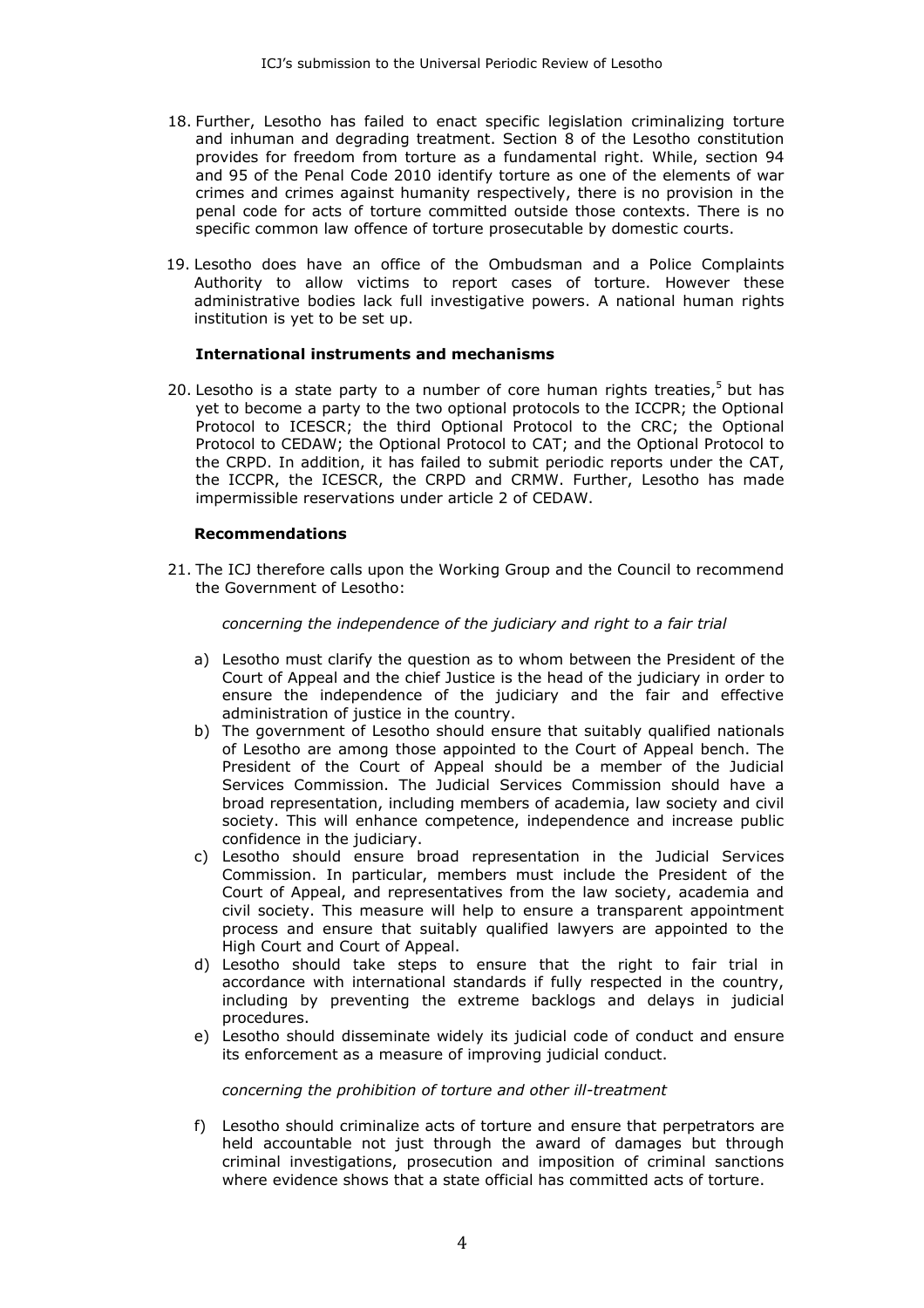- g) Lesotho should include international human rights training as a module in the training of police and prison officers.
- h) Lesotho should establish a national preventive mechanism as recommended by the Committee against Torture.
- i) Lesotho should expedite the establishment of a national human rights commission to assist and strengthen the investigation of allegations of torture.

*concerning international instruments and mechanisms*

- j) Lesotho should become party to the Optional Protocol to the Convention against Torture.
- k) Lesotho should also consider ratifying the Optional Protocol to the Convention on the Rights of Persons with Disabilities; the Optional Protocol to the ICESCR; the two Optional Protocols to the ICCPR; the third Optional Protocol to the CRC; and the Optional Protocol to CEDAW.
- l) Lesotho should lift its reservation of article 2 of CEDAW without delay.
- m) Lesotho should comply with reporting obligations under CAT, ICCPR, ICESCR, CRPD and CRMW.